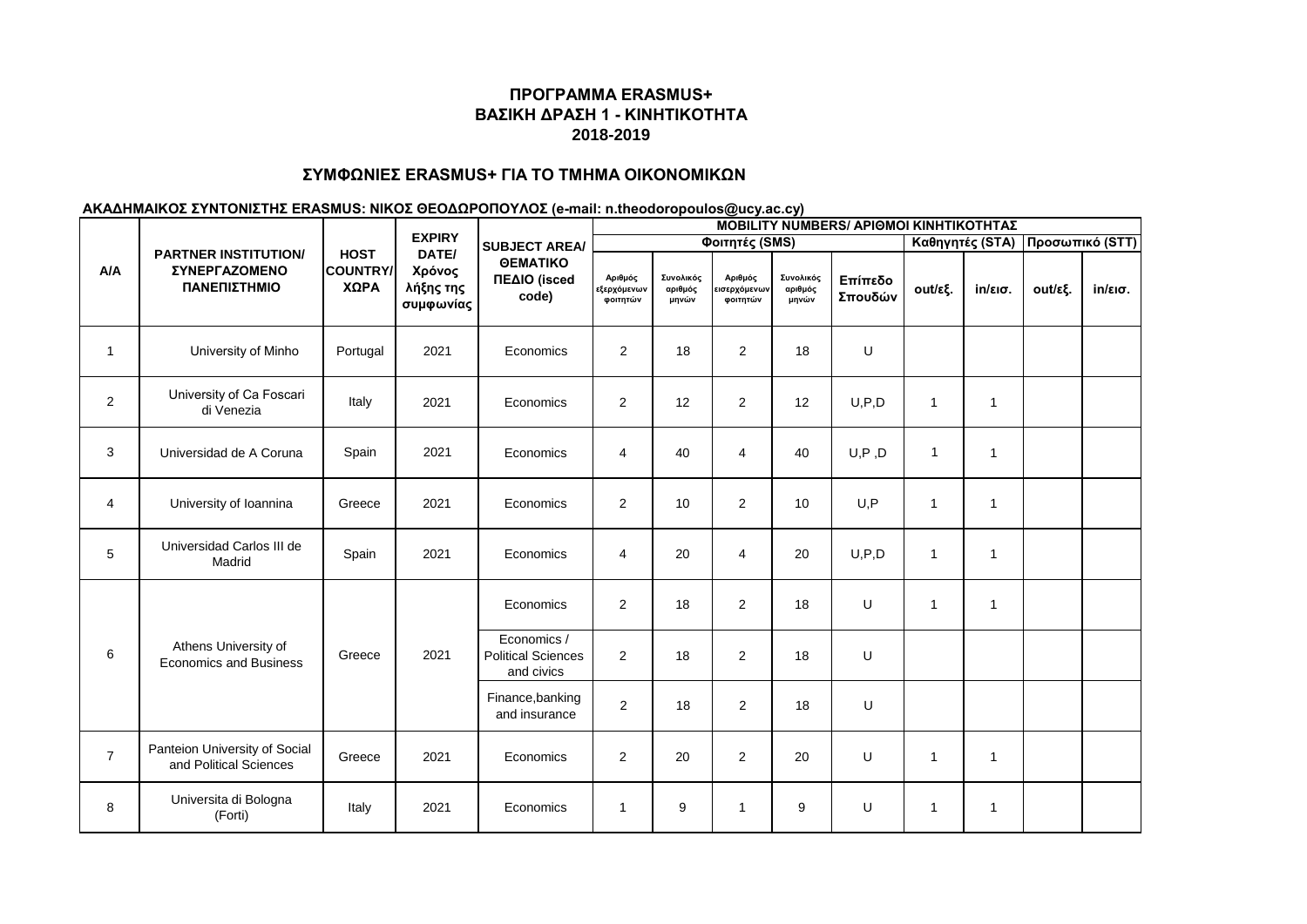## **ΣΥΜΦΩΝΙΕΣ ERASMUS+ ΓΙΑ ΤΟ ΤΜΗΜΑ ΟΙΚΟΝΟΜΙΚΩΝ**

|     | <b>PARTNER INSTITUTION/</b><br>ΣΥΝΕΡΓΑΖΟΜΕΝΟ<br>ΠΑΝΕΠΙΣΤΗΜΙΟ | <b>HOST</b><br><b>COUNTRY/</b><br>ΧΩΡΑ | <b>EXPIRY</b><br>DATE/<br>Χρόνος<br>λήξης της<br>συμφωνίας | <b>SUBJECT AREA/</b><br><b>OEMATIKO</b><br>ΠΕΔΙΟ (isced<br>code) | <b>MOBILITY NUMBERS/ APIOMOI KINHTIKOTHTAZ</b> |                               |                                     |                               |                    |              |                   |         |                   |  |  |
|-----|--------------------------------------------------------------|----------------------------------------|------------------------------------------------------------|------------------------------------------------------------------|------------------------------------------------|-------------------------------|-------------------------------------|-------------------------------|--------------------|--------------|-------------------|---------|-------------------|--|--|
|     |                                                              |                                        |                                                            |                                                                  |                                                |                               | Φοιτητές (SMS)                      |                               | Καθηγητές (STA)    |              | Προσωπικό (STT)   |         |                   |  |  |
| A/A |                                                              |                                        |                                                            |                                                                  | Αριθμός<br>εξερχόμενων<br>φοιτητών             | Συνολικός<br>αριθμός<br>μηνών | Αριθμός<br>εισερχόμενων<br>φοιτητών | Συνολικός<br>αριθμός<br>μηνών | Επίπεδο<br>Σπουδών | out/εξ.      | $in/\epsilon$ ισ. | out/εξ. | $in/\epsilon$ ισ. |  |  |
| 9   | University of Cantabria                                      | Spain                                  | 2021                                                       | Economics                                                        | $\overline{a}$                                 | 20                            | 2                                   | 20                            | U, P               | $\mathbf{1}$ | 1                 |         |                   |  |  |
| 10  | University of Siena                                          | Italy                                  | 2021                                                       | Economics                                                        | $\overline{a}$                                 | 10                            | $\overline{2}$                      | 10                            | U, P               | $\mathbf{1}$ | $\mathbf{1}$      |         |                   |  |  |
| 11  | University of Pireaus                                        | Greece                                 | 2021                                                       | Economics                                                        | 3                                              | 18                            | 3                                   | 18                            | U                  | $\mathbf{1}$ | 1                 |         |                   |  |  |
| 12  | University of Macedonia<br>Economics & Social Sciences       | Greece                                 | 2021                                                       | Economics                                                        | $\overline{2}$                                 | 18                            | 2                                   | 18                            | U                  | $\mathbf{1}$ | $\mathbf 1$       |         |                   |  |  |
| 13  | University Nova de Lisboa                                    | Portugal                               | 2021                                                       | Economics                                                        | $\overline{a}$                                 | 12                            | 2                                   | 12                            | U                  |              |                   |         |                   |  |  |
| 14  | University of Eotvos Lorand                                  | Hungary                                | 2021                                                       | Economics                                                        | $\overline{a}$                                 | 12                            | 2                                   | 12                            | U, P               | $\mathbf{1}$ | $\mathbf{1}$      |         |                   |  |  |
| 15  | Uniwersytet Warminsko-<br>Manzurski w Olsztynie              | Poland                                 | 2021                                                       | Economics                                                        | $\mathbf{1}$                                   | 5                             | $\overline{1}$                      | 10                            | P,D                |              |                   |         |                   |  |  |
| 16  | Tallinn University of<br>Technology                          | Estonia                                | 2020                                                       | Economics                                                        | 4<br>$\overline{c}$                            | 40<br>20                      | $\overline{4}$<br>2                 | 40<br>20                      | U<br>$\mathsf{P}$  | $\mathbf{1}$ | 1                 |         |                   |  |  |
| 17  | University of Naples Federico II                             | Italy                                  | 2021                                                       | Economics                                                        | $\overline{\mathbf{4}}$                        | 40                            | $\overline{4}$                      | 36                            | U, P, D            | $\mathbf{1}$ | -1                |         |                   |  |  |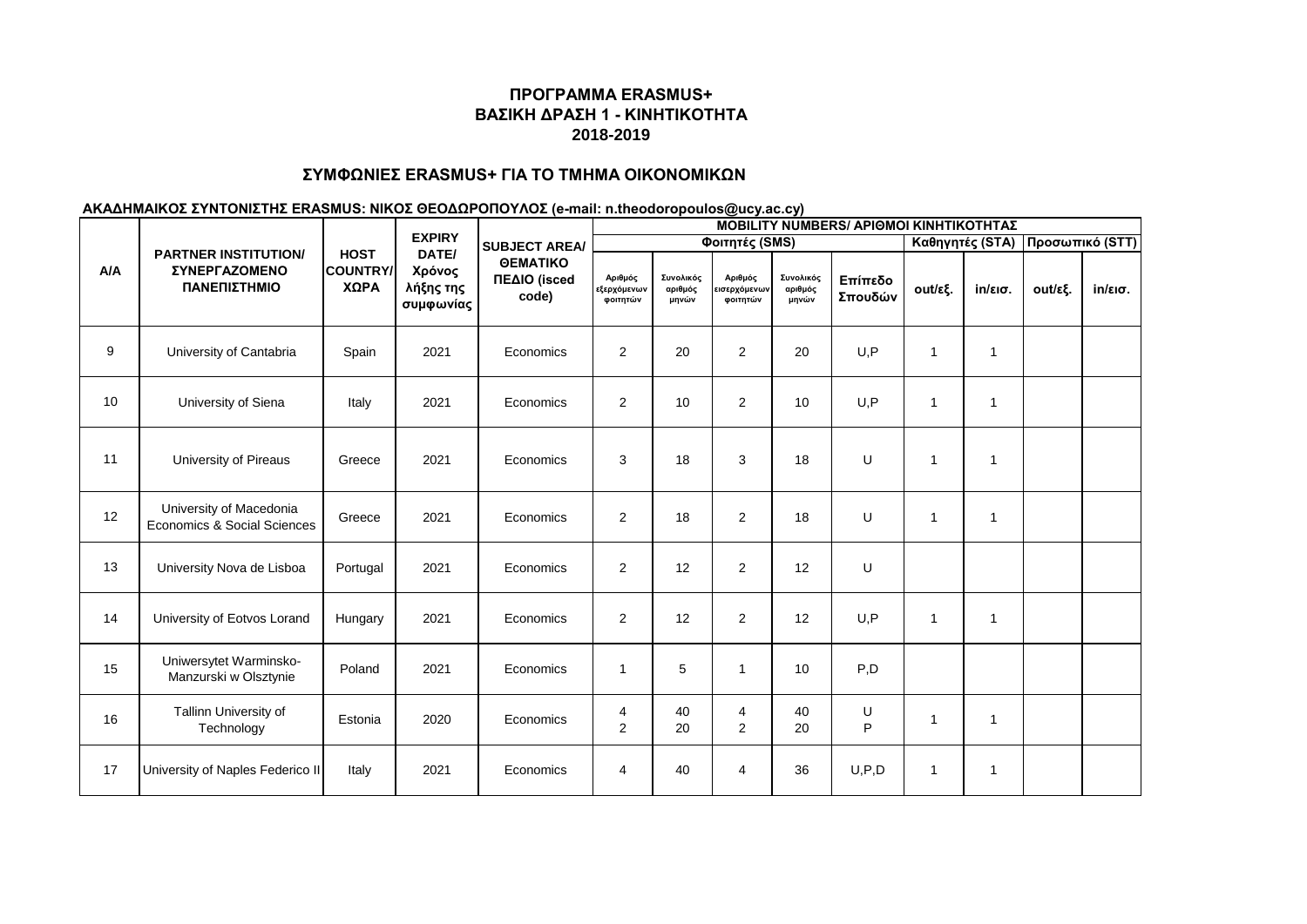## **ΣΥΜΦΩΝΙΕΣ ERASMUS+ ΓΙΑ ΤΟ ΤΜΗΜΑ ΟΙΚΟΝΟΜΙΚΩΝ**

| A/A |                                                                     | <b>HOST</b><br><b>COUNTRY/</b><br>ΧΩΡΑ | <b>EXPIRY</b><br>DATE/<br>Χρόνος<br>λήξης της<br>συμφωνίας | <b>SUBJECT AREA/</b><br><b>OEMATIKO</b><br>ΠΕΔΙΟ (isced<br>code) | <b>MOBILITY NUMBERS/ APIOMOI KINHTIKOTHTAZ</b> |                               |                                     |                               |                    |                 |                   |         |                   |  |  |
|-----|---------------------------------------------------------------------|----------------------------------------|------------------------------------------------------------|------------------------------------------------------------------|------------------------------------------------|-------------------------------|-------------------------------------|-------------------------------|--------------------|-----------------|-------------------|---------|-------------------|--|--|
|     |                                                                     |                                        |                                                            |                                                                  |                                                | Φοιτητές (SMS)                |                                     |                               | Καθηγητές (STA)    | Προσωπικό (STT) |                   |         |                   |  |  |
|     | <b>PARTNER INSTITUTION/</b><br><b>ΣΥΝΕΡΓΑΖΟΜΕΝΟ</b><br>ΠΑΝΕΠΙΣΤΗΜΙΟ |                                        |                                                            |                                                                  | Αριθμός<br>εξερχόμενων<br>φοιτητών             | Συνολικός<br>αριθμός<br>μηνών | Αριθμός<br>εισερχόμενων<br>φοιτητών | Συνολικός<br>αριθμός<br>μηνών | Επίπεδο<br>Σπουδών | out/εξ.         | $in/\epsilon$ ισ. | out/εξ. | $in/\epsilon$ ισ. |  |  |
| 18  | Universite de Cergy-Pontoise                                        | France                                 | 2021                                                       | Economics                                                        | $\overline{2}$                                 | 20                            | $\overline{2}$                      | 20                            | U, P               | $\mathbf{1}$    | $\mathbf 1$       |         |                   |  |  |
| 19  | University of Copenhagen                                            | Denmark                                | 2021                                                       | Economics                                                        | 6                                              | 60                            | 6                                   | 60                            | U, P               | $\mathbf{1}$    | $\mathbf{1}$      |         |                   |  |  |
| 20  | Fachhochschule Worms                                                | Germany                                | 2021                                                       | Economics                                                        | $\overline{2}$                                 | 10                            | $\overline{2}$                      | 10                            | U, P               | $\mathbf{1}$    | 1                 |         | $\overline{1}$    |  |  |
| 21  | Czech University of Life<br>Sciences                                | Czech<br>Republic                      | 2021                                                       | Economics                                                        | $\overline{2}$                                 | 20                            | $\overline{2}$                      | 20                            | U, P               | $\mathbf{1}$    | 1                 |         |                   |  |  |
| 22  | Universita Degli Studi di Parma                                     | Italy                                  | 2021                                                       | Economics                                                        | 2<br>$\mathbf{1}$                              | 20<br>10                      | $\overline{2}$<br>$\mathbf{1}$      | 20<br>10                      | U<br>p             | 1               | $\mathbf{1}$      |         |                   |  |  |
| 23  | University of Hradec Kralove                                        | Czech<br>Republic                      | 2021                                                       | Economics                                                        | $\overline{2}$                                 | 20                            | $\overline{2}$                      | 20                            | U, P               | $\mathbf{1}$    | 1                 |         |                   |  |  |
| 24  | Universita deglis studi di<br>Bergamo                               | Italy                                  | 2021                                                       | Economics                                                        | 3 or 6                                         | 30                            | 3 or 6                              | 30                            | $\mathsf{P}$       | $\mathbf{1}$    | $\mathbf{1}$      |         |                   |  |  |
| 25  | University of ULM                                                   | Germany                                | 2021                                                       | Economics                                                        | $\overline{2}$                                 | 12                            | $\overline{2}$                      | 10                            | U, P               | $\mathbf{1}$    | $\mathbf{1}$      |         |                   |  |  |